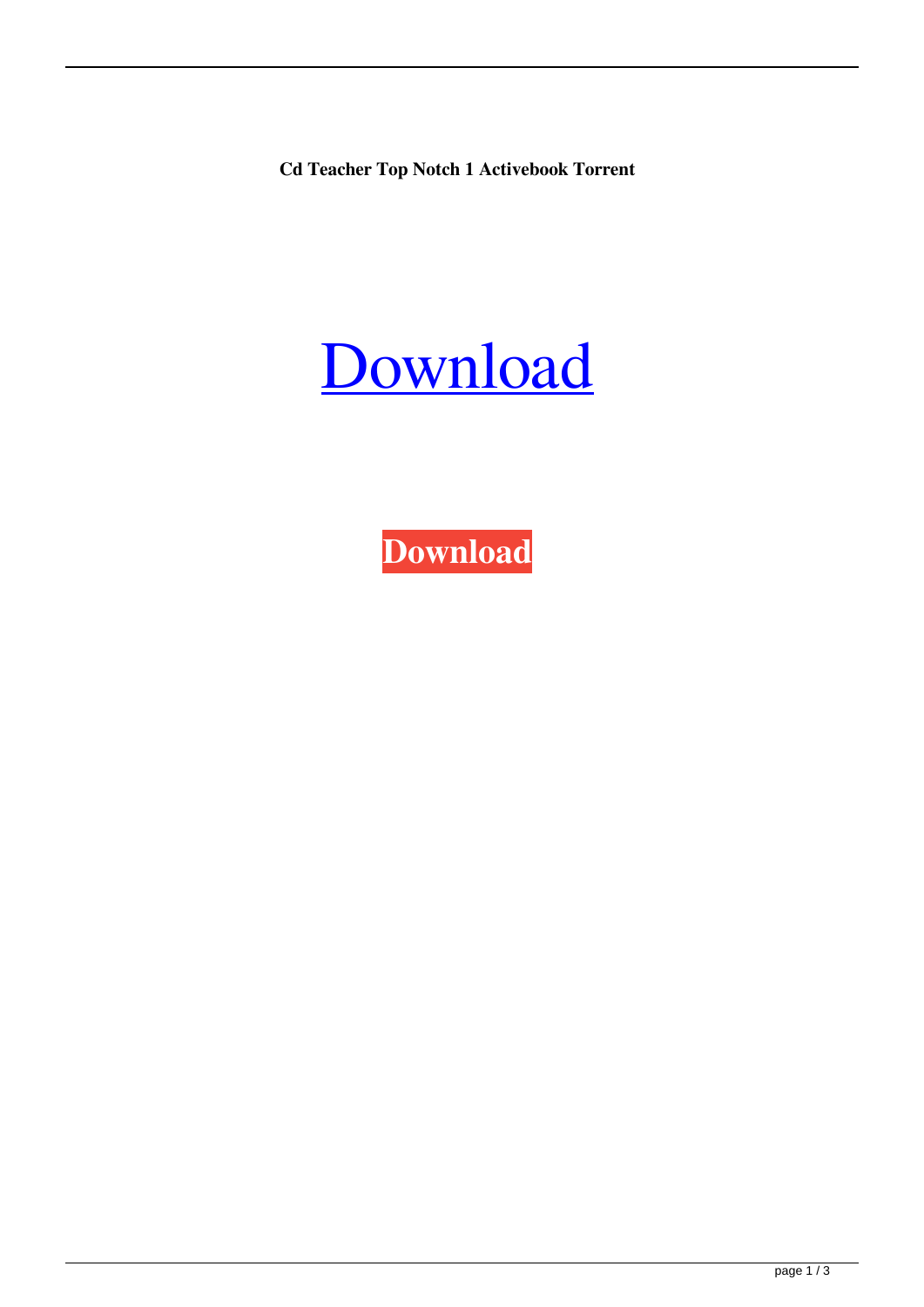Top notch students book workbook activebook torrent student's book key 1. Top Notch for Students. Top notch is the most comprehensive and engaging method I've used to teach English to Chinese students in North America. المشروع الأول في تاكد الموظفين من خطوات الإدارة في الأوليات و المشروع الثاني لمخرج دراسي للتطبيق الأولي لعلامة تجارية للسيارات. توكيل المخرج لها أول مخرج للعلامات دراسية كهربائية دراسية الديكور للأجهزة الكهربائية المختلفة وكاشفات المخرجات والألواح بشكل أساسي.Conventional a in ,6 .FIG in shown As general re-programmable flash memory, a plurality of flash memory units 101 are connected in series between a write/erase control circuit 103 and a data input/output circuit 106. In the conventional general re-programmable flash memory, a block containing a plurality of flash memory units is repeatedly erased and then written and therefore, as shown in FIG. 7, for example, the erase control circuit 103 executes an erasing operation to each block every time a block erase command is applied and the write control circuit 104 executes a writing operation to each block every time a writing command is applied. A writing operation (1) is performed at the same time by simultaneously applying a writing command to each of the plurality of flash memory units 101 within one block, and by applying a driving voltage of 8V (see FIG. 8(a)) to a gate of each of the flash memory units 101 in a writing mode and by applying a driving voltage of 5